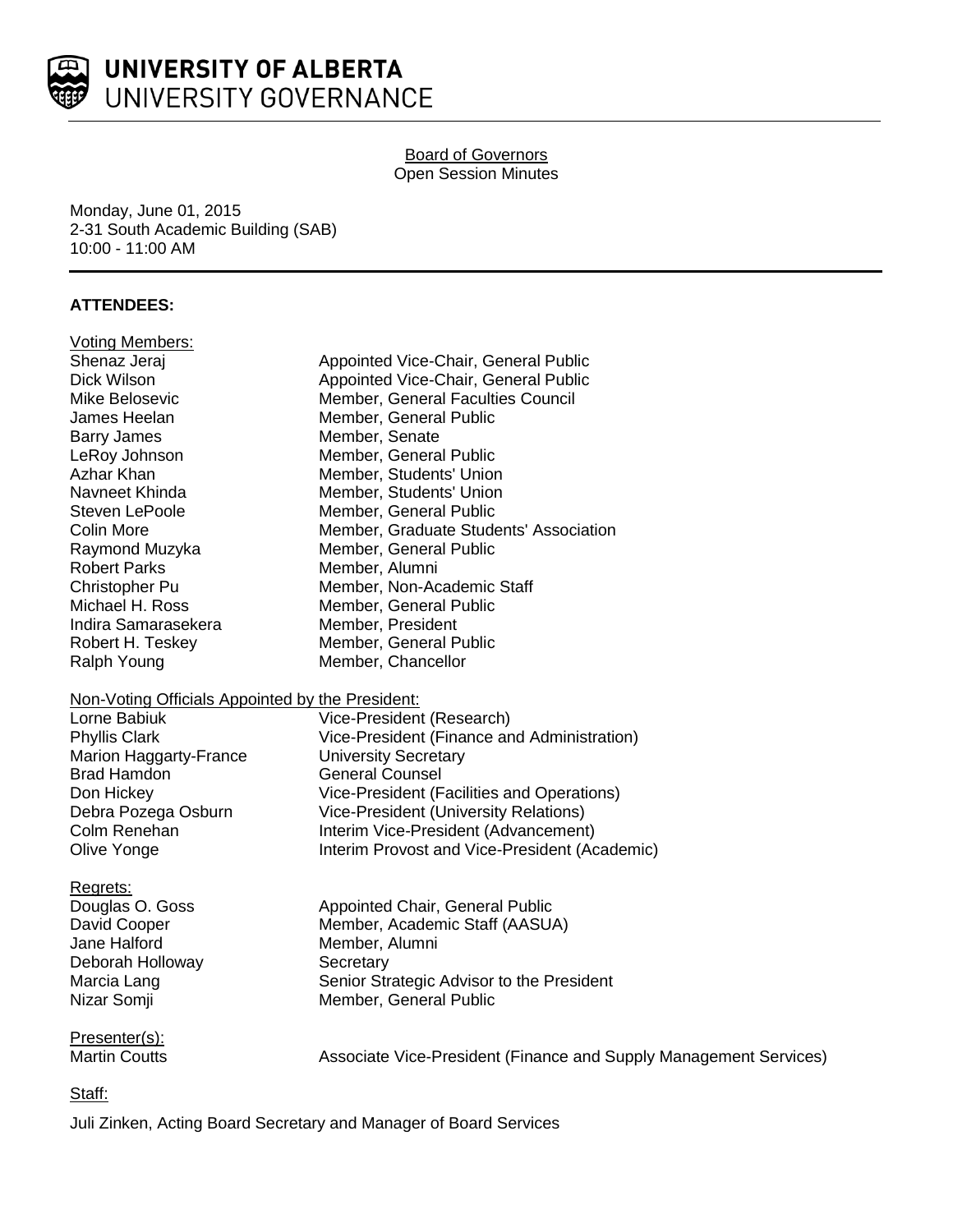# **OPENING SESSION**

### 1. Call to Order

## *Presenter(s)*: Dick Wilson

Ms Zinken confirmed that the attendance constituted quorum. The Acting Chair called the meeting to order at 10:00 a.m., noting that the Board Chair was away at meetings in Chicago and had asked him to Chair the meeting on his behalf.

The Acting Chair informed the Board that this would be Dr Mike Belosevic's final Board of Governors' meeting and reviewed Dr Belosevic's contributions to the Board of Governors and its Committees. In recognition of Dr Belosevic's service, the Acting Chair presented him with the gift of a book donation in his name to the University's *Peel's Prairie Provinces* digital library collection: "Biological investigation and fisheries management at Lac la Ronge, Saskatchewan". Board members thanked Dr Belosevic for his service to the University.

### 2. Approval of the Agenda

Materials before members are contained in the official meeting file.

### *Presenter(s)*: Dick Wilson

The motion was moved and seconded.

THAT the Board of Governors approve the Open Session Agenda as presented.

**CARRIED**

#### 3. Conflict of Interest - Opportunity for Declaration Related to the Agenda

*Presenter(s)*: Dick Wilson

The Acting Chair made note of the following:

- The University of Alberta has policy and procedure in place for Conflict of Interest and Conflict of Commitment, and Board members make annual disclosures.
- In addition, Board members must declare any conflict related to the Board Agenda of each meeting and, in the event of such conflict, absent themselves from the discussion and voting on the item.
- The Post-Secondary Learning Act, Section 16(5) states that: The members of the board must act in the best interests of the university.

The Acting Chair invited members to declare conflicts of interest related to the Open Session Agenda of the meeting. Dr Belosevic indicated that he was a resident of Grandview Heights and would have a conflict related to any South Campus discussions. Mr James reminded the Board of his role on the Province of Alberta's Audit Committee. The Acting Chair acknowledged these declarations, observed no further declarations, and declared that the question was duly asked and answered.

### **ACTION ITEMS**

4. Report of the Audit Committee

*Presenter(s)*: Michael H. Ross

### 4a. *Management's Annual Consolidated Financial Statements (Draft)*

Materials before members are contained in the official meeting file.